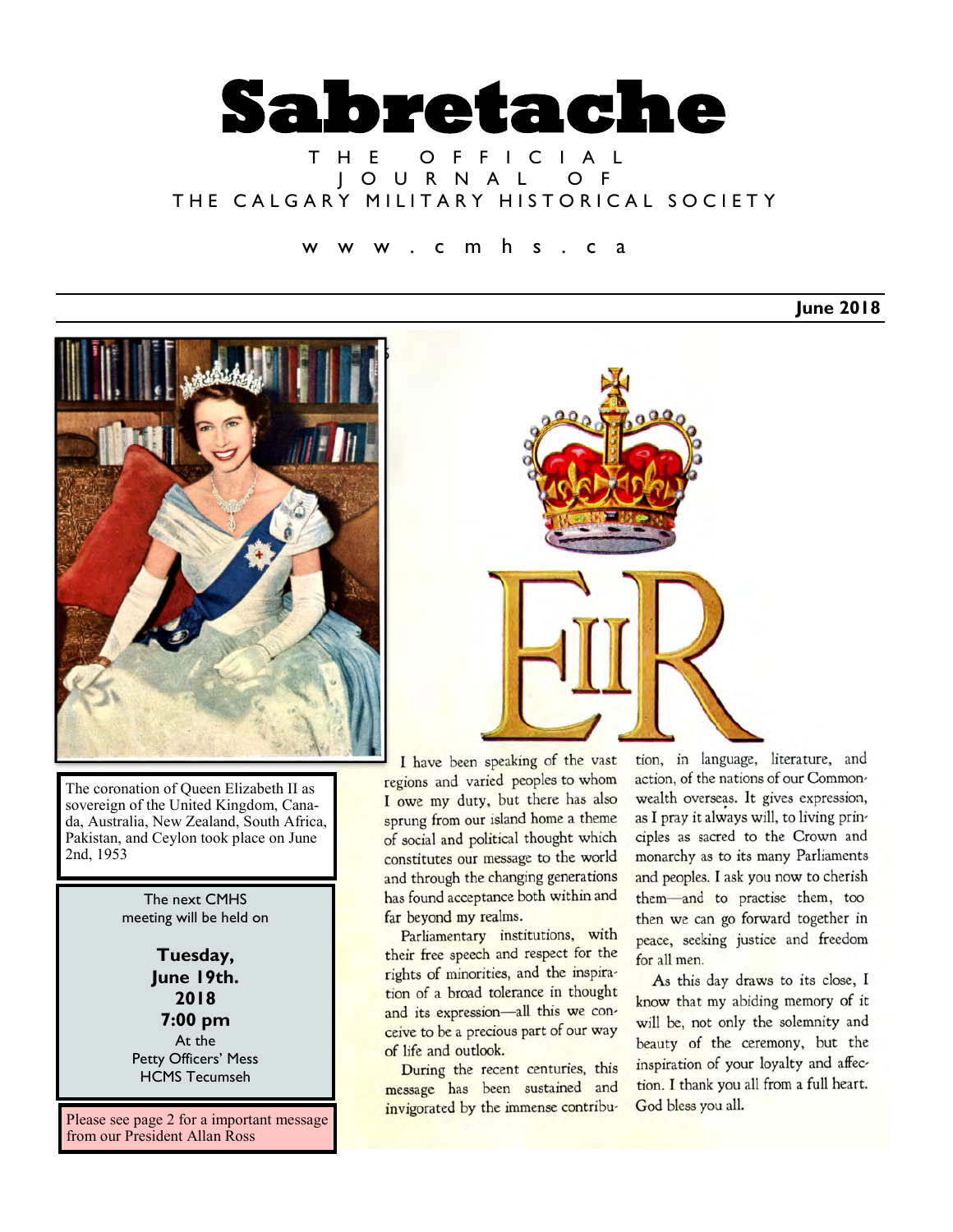#### **Sabretache**

THE OFFICIAL JOURNAL OF THE CALGARY MILITARY HISTORICAL SOCIETY The CALGARY MILITARY HISTORICAL SOCIETY is a non-profit registered society which fosters the study of the military and the police, and the heritage of Canada, the British Empire, and the world as well as the preservation of military artifacts and records. The CMHS meets once every calendar month at: Petty Officers' Mess HMCS Tecumseh 1820 - 24th Street SW Calgary AB T2T 0G6

# **Notice of Next Meeting**

PAGE 2

The next CMHS meeting will be held on **Tuesday, June 19th., 2018 19:00 (7:00 pm)**

At the Petty Officers' Mess, HMCS Tecumseh.

Members are reminded that an offering of foodstuffs for the Legion Food Bank is considered your unofficial entrance fee to our regular scheduled meetings*.*

The unofficial agenda of this meeting will be: Introduction of guests, Minutes of last meeting Correspondence, Membership report Treasurer's report, Old business / New business Break, Show & Tell The President, **Allan Ross** would like to invite everyone to remain after the meeting for an informal time of fellowship.

## **From the Executive:**

**Re: Firearms at Club Meetings**

**Recently, it was brought to our attention and confirmed by HMCS Tecumseh staff, that "absolutely no firearms or ordnance of any sort" are to be brought on to a Federal Department of National Defence base, including HMCS Tecumseh.** 

**This includes deactivated, replica, reproduction and antique firearms and ordnance of all types.** 

**Accordingly, this must be adhered to. Contravening this rule will jeopardize our use of the facility at HMCS Tecumseh. Tecumseh has been a kind and generous host in allowing us to hold our Society meetings in their facility without cost and if they prohibit these items, we must respect their wishes.**

**Your cooperation in this matter would be appreciated.**

#### **A strange item recently up for auction**

"SELF-INFLICTED WOUND" ARMBAND

Very rare World War I armband issued in Allied hospitals to those soldiers who sought to avoid combat by shooting or otherwise seriously injuring themselves and thereby making themselves unfit for combat. The armband, 16 1/2" long and 3 1/2" wide, is constructed of



yellow flocked cloth lined on the reverse. Black felt letters: "S I W" are sewn to the center of the band, indicating that the wearer had administered to himself a "Self Inflicted Wound". Two tabs at one end of the band were threaded into adjustable buckles, since removed. The armbands were forced upon the guilty to be worn as a mark of cowardice and were obviously never kept as a souvenir of their service! This example was apparently kept by a hospital orderly.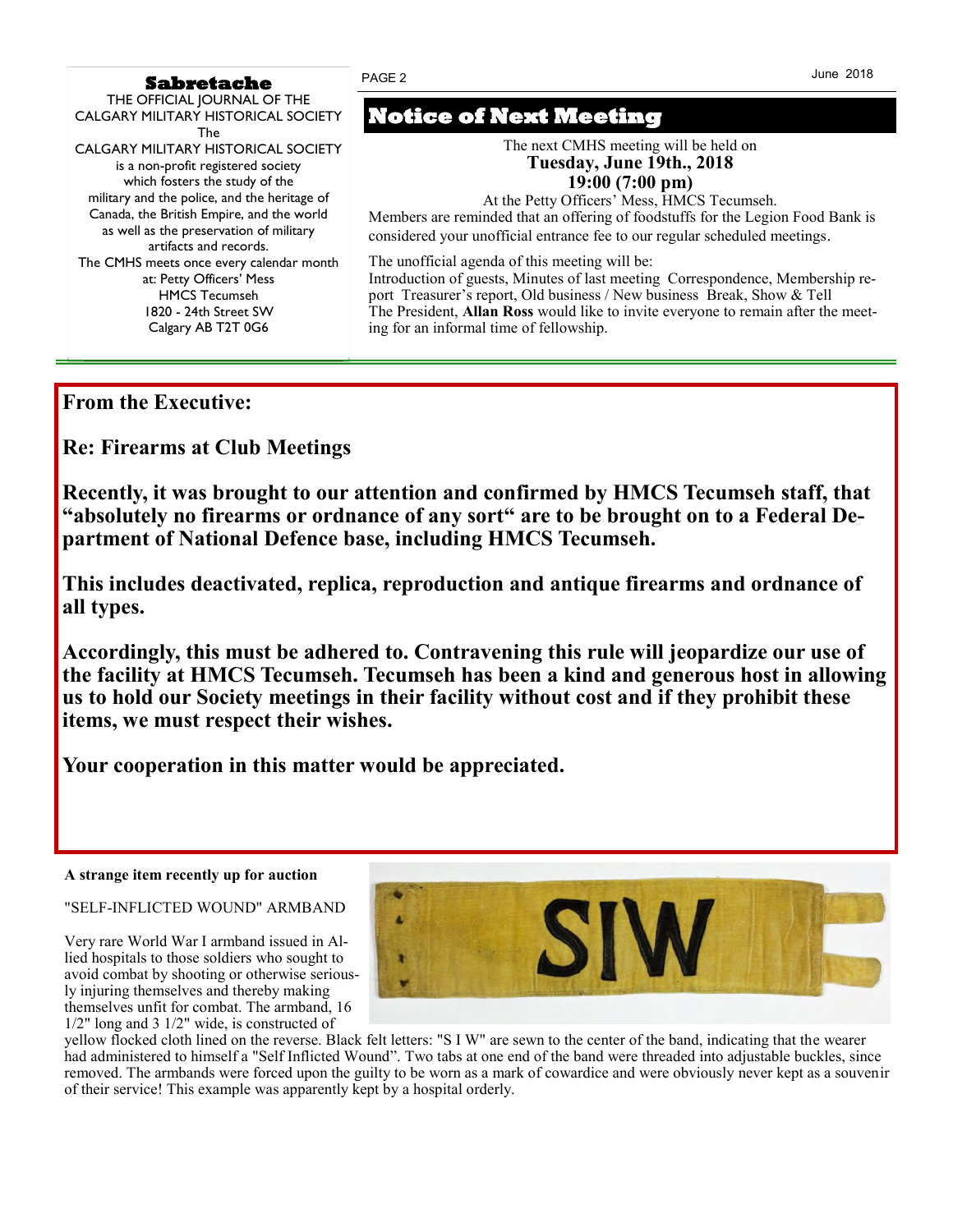## **Minutes of last meeting / Calgary Military Historical Society**

#### **Meeting held on May 15, 2018 at the Petty Officer's Mess, HMCS Tecumseh**

#### **1. Meeting called to order**

By President Allan R. at 19:05 PM. 21 members in attendance.

#### **2. Minutes of Previous Meeting**.

Discussed no correction. Member Bob M. moves that the Previous Meeting Minutes be accepted. Seconded by Mike C.

#### **3. Newsletter.**

- April newsletter article, clarification of Lord Strathcona's Horse early lineage.
- The 'Strathcona's Horse', authorized Feb. 1, 1900, embarked for Africa Mar. 17, 1900, depart Africa Jan. 20, 1901 disbanded on Mar. 9, 1901.
- 'A Squadron, The Canadian Mounted Rifles' authorized Jul. 1, 1901 redesignated: 'The Royal Canadian Mounted Rifles' Oct. 1, 1903; 'Strathcona's Horse (Royal Canadians)' Oct. 1, 1909; 'Lord Strathcona's Horse (Royal Canadians)' on 1 May 1911.

#### **4. Treasures Report***.*

Report by Floyd S. Lists of monies collected from book auctions, donations etc. Listing of expenditures. Floyd reports, with last month expenses, a slight decrease over April balance. Member Barry E. moves that the Treasures report be accepted as reported. Seconded by Mike C. Approved.

#### **5. Membership Report**.

Report by Floyd S. Total 48 members (2 Life, 2 Hon, 44 Regular). Member Bob M. moves that the Membership report be accepted as reported. Seconded by Susan E. Approved.

#### **6. Correspondence:**- None.

#### **7. Announcements:**

- This is the Societies 40 Anniversary, official start May 15, 1978.
- This is Alan Macdonald's last meeting. Alan is moving to Ottawa.

**8. Old Business.** - Facebook link still under assessment, consultation with Kevin Roberts.

#### **9. New Business:** - None

#### **BREAK**

**10. Book Raffle & Auction:** - No raffle or item auction conducted.

#### **11. Show and Tell:**

Herb J. - Thanks CMHS & MCC of C Calgary Chapter membership for condolences.

- Floyd S. W German dress dagger with belt hanger, presentation cased, serial #817, dated 1987.
- Alan R. Selection of Indian Burma campaign medals and 1939-45 stars. Questions and discussion re. authorizations and issue status. Clarification required.
- Bob M. Selection of medals including Thailand Order of the Crown 1869. National Geographic 1943 US Forces Issue.
- Jarred L. Medal group & service records for RCAF F Sgt John Ward Inman, KIA 1944.
- Garry M. 2 repo revolvers, Smith & Weston Schofield and Colt peacemaker.
- Rob D. Selection of cap badges, S Africa 1980's and Peoples Rep. of China.
- Alan M. Thanks members present for their collecting interests and companionship over the years.

#### **12. Adjournment:**

President Allan R calls for motion to adjourn. Member Susan E. moves to adjourn. Seconded by Mike C. Approved. **Meeting Adjourned. 19:53**